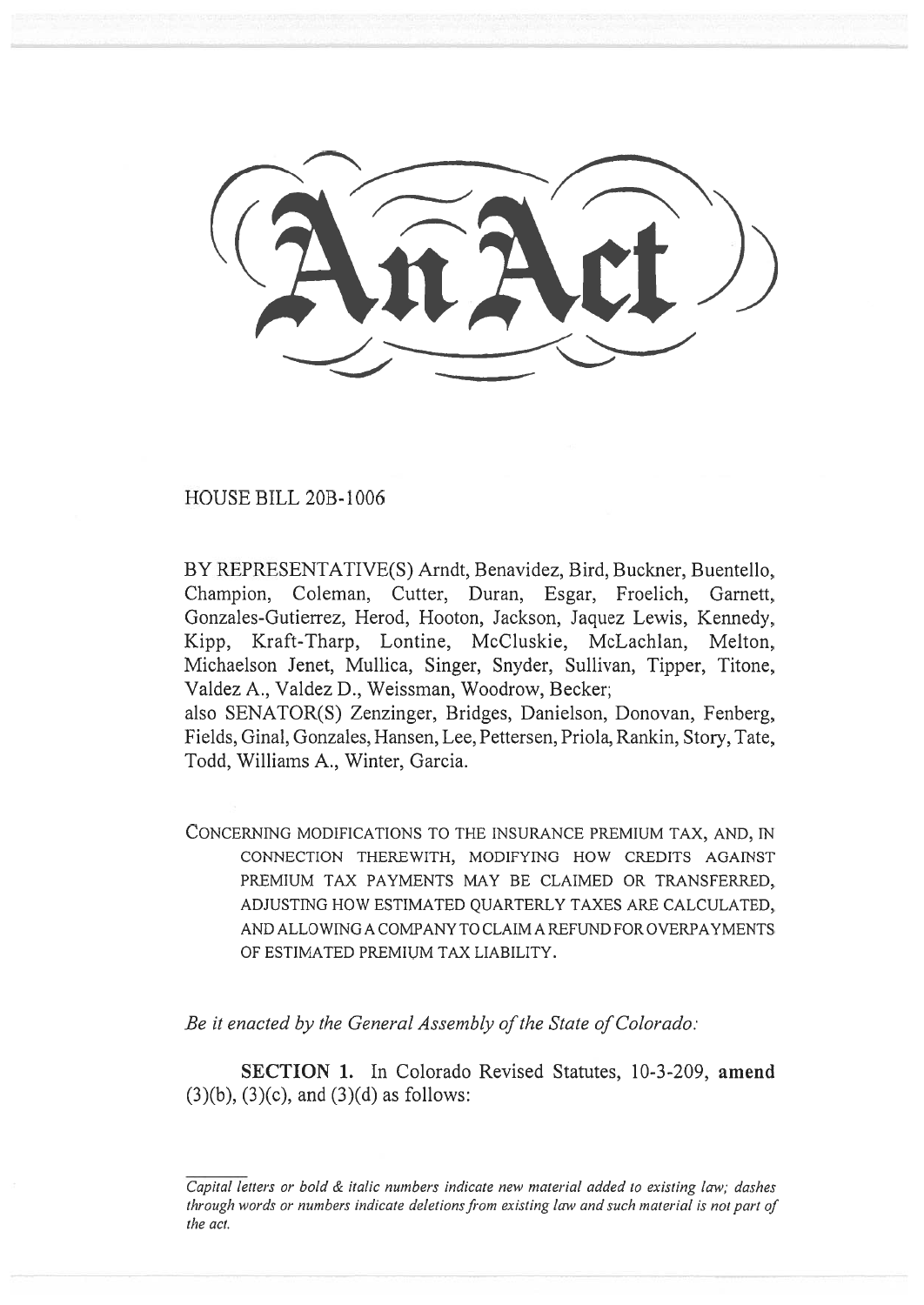10-3-209. Tax on premiums collected - exemptions - penalties. (3) (b) Such estimated taxes shall become due and payable on the last day of the month following the close of any calendar quarter of the year, except for the fourth quarter which shall be due March 1 and shall include adjustments for the preceding calendar year. Any company failing or refusing to pay such estimated taxes for more than thirty days after the time specified shall be liable to a penalty of up to one hundred dollars for each additional day of delinquency, to be assessed by the commissioner. Failure of a company to make quarterly payments, if required, each payment to be of at least one-fourth of either the total tax paid during the preceding calendar year or eighty percent of the actual quarterly tax for the current calendar year, whichever is greater LESSER, shall be considered and treated the same as a failure or refusal to pay the estimated taxes and shall subject the company to the penalties provided in this paragraph SUBSECTION  $(3)(b)$ . The amount of estimated taxes and the penalties collected shall be paid to the division of insurance; and the commissioner may suspend the certificate of authority of such delinquent company until such estimated taxes and penalty, should any penalty be imposed, are fully paid.

(c) Estimated taxes paid pursuant to this subsection (3) shall be based on the estimated amount of taxable premiums during the preceding calendar quarter. Except for the first calendar quarter of any year, Calendar quarter estimates of taxes may include adjustments for any previous calendar quarter estimates of taxes and ALLOWABLE TAX CREDITS CLAIMED BY THE COMPANY IN ACCORDANCE WITH PART 1 OF ARTICLE 3.5 OF TITLE 10, PART 2 OF ARTICLE 36 OF TITLE 24, PART 2 OF ARTICLE 46 OF TITLE 24, PART 21 OF ARTICLE 22 OF TITLE 39, OR ANY OTHER LAW AUTHORIZING A CREDIT AGAINST PREMIUM TAX LIABILITY. Estimated taxes shall be paid on the basis of such adjusted estimates.

(d) (I) Adjustments in payments of estimated taxes for any calendar year shall be made at the time of the filing of the annual statement required under section 10-3-208 and the payment of taxes required by this section. IF, UPON THE FILING OF THE ANNUAL STATEMENT, A COMPANY HAS OVERPAID ITS TAXES FOR ANY CALENDAR YEAR, THE COMPANY MAY EITHER APPLY THE OVERPAYMENT TO ITS CALENDAR QUARTER ESTIMATES OF TAXES IN A SUBSEQUENT CALENDAR YEAR OR CLAIM A REFUND FOR THE AMOUNT OF THE OVERPAYMENT. If a company claims a refund, it shall file for such refund at the time of filing such annual statement, and, if the commissioner claims a deficiency, he THE COMMISSIONER shall notify the deficient

PAGE 2-HOUSE BILL 20B-1006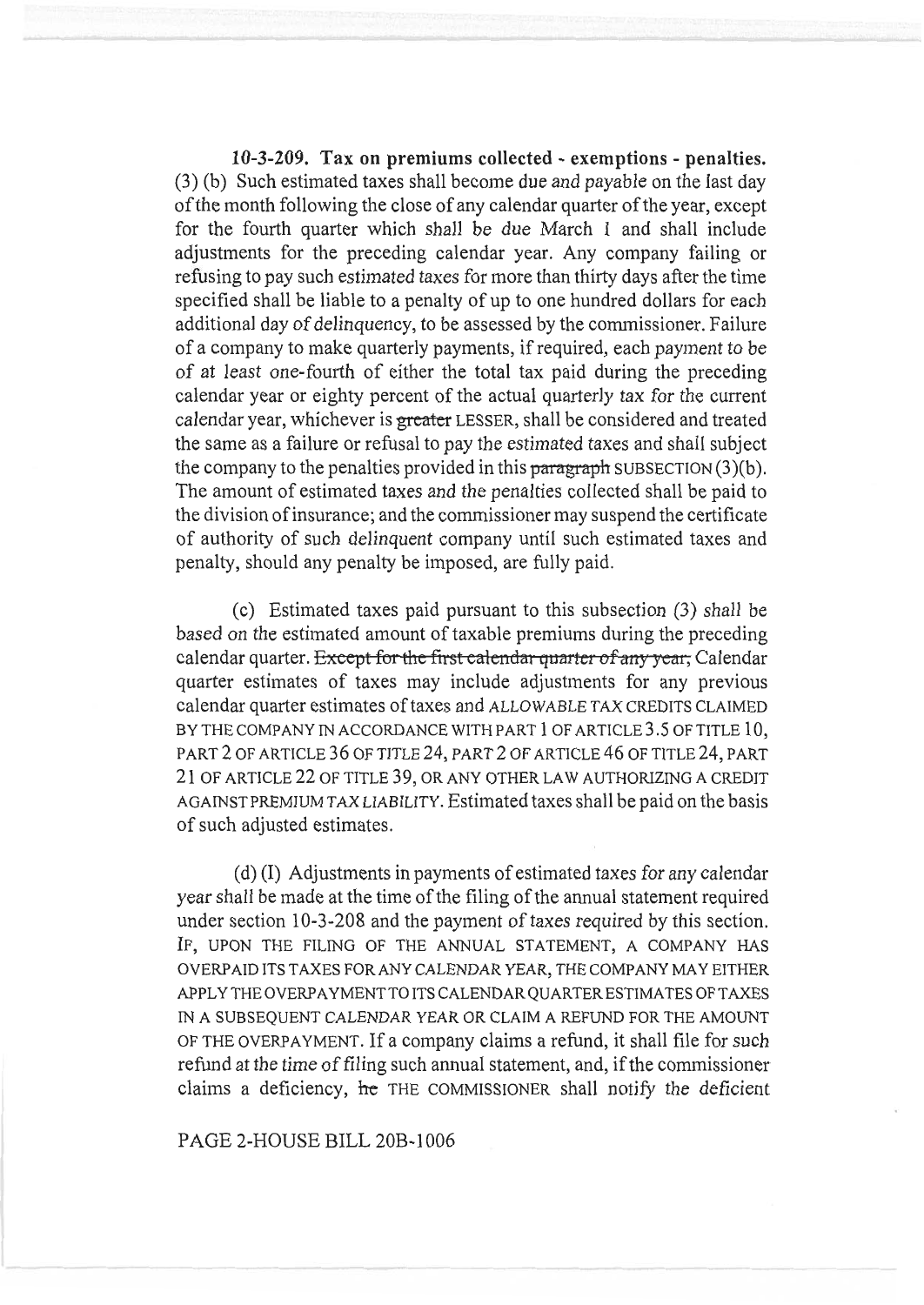company thereof.

(II) IN CALCULATING THE AMOUNT OF A REFUND CLAIMED PURSUANT TO SUBSECTION (3)(d)(I) OF THIS SECTION, THE VALUE OF A NONREFUNDABLE TAX CREDIT CLAIMED BY THE COMPANY MUST BE APPLIED FIRST TO THE COMPANY'S TOTAL TAX LIABILITY, PRIOR TO APPLYING ANY OTHER PAYMENT MADE BY THE COMPANY REGARDLESS OF THE ORDER IN WHICH SUCH PAYMENTS OR CREDITS WERE RECEIVED. THE REFUND MUST NOT EXCEED THE TOTAL AMOUNT OF ANY ADDITIONAL PAYMENTS MADE BY THE COMPANY.

SECTION 2. In Colorado Revised Statutes, 24-36-203, amend (10) as follows:

24-36-203. Definitions. As used in this part 2, unless the context otherwise requires:

(10) "Qualified taxpayer" means an insurance company authorized to do business in Colorado that has premium tax liability owing to the state and that purchases a tax credit under this part 2. "Qualified taxpayer" also includes an insurance company that receives or assumes a tax credit transferred in accordance with section 24-36-206  $(7)(e)$  or 24-36-207  $(6)$ , OR THAT RECEIVES OR ASSUMES A TAX CREDIT AS AN AFFILIATE OF A QUALIFIED TAXPAYER OR TRANSFEREE. FOR PURPOSES OF THIS SUBSECTION (10), "AFFILIATE" HAS THE SAME MEANING AS SET FORTH IN SECTION 10-3-801 (1).

SECTION 3. In Colorado Revised Statutes, 24-36-206, amend  $(6)(e)$  as follows:

24-36-206. Small business recovery tax credits - authorization to issue - terms - report. (6) On receipt of payment of the sale proceeds, the department shall issue to each qualified taxpayer a tax credit certificate. The tax credit certificate must state all of the following:

(e) The procedures to be used for transferring or assuming the tax credits in accordance with subsection  $(7)(e)$  of this section or section 24-36-207 (6), OR BETWEEN AFFILIATES AS DEFINED IN SECTION 10-3-801 (1);

PAGE 3-HOUSE BILL 20B-1006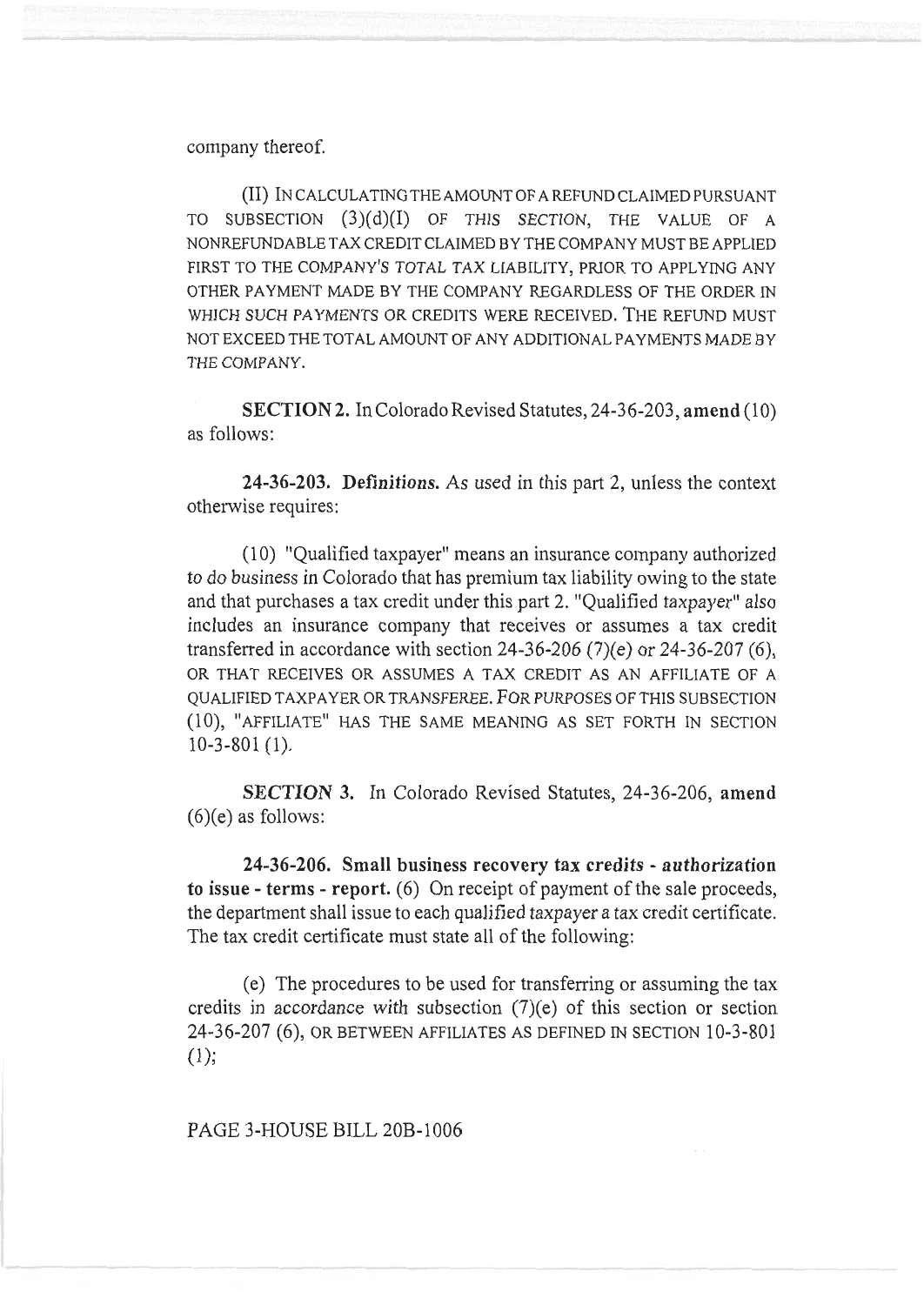SECTION 4. In Colorado Revised Statutes, 24-36-207, amend (1) and (2) as follows:

24-36-207. Use of small business recovery tax credits - carry over. (1) For a tax credit certificate issued in fiscal year 2020-21:

(a) In calendar year  $2026$ ; The qualified taxpayer may claim up to fifty percent ofthe credit against premium tax liability incurred for a taxable year that begins on or after January 1, 2025; EXCEPT THAT A TAXPAYER MAY NOT REDUCE ITS ESTIMATED TAX PAYMENTS IN PROPORTION TO SUCH CREDIT PRIOR TO JULY 1, 2025; and

(b) Beginning in calendar year  $2027$ , The qualified taxpayer may claim the remaining amount of the credit against premium tax liability incurred for a taxable year that begins on or after January 1, 2026; EXCEPT THAT A TAXPAYER MAY NOT REDUCE ITS ESTIMATED TAX PAYMENTS IN PROPORTION TO SUCH CREDIT PRIOR TO JULY 1, 2026.

(2) For a tax credit certificate issued in fiscal year 2021-22, beginning in calendary ear 2028, the qualified taxpayer may claim the credit against premium tax liability incurred for a taxable year that begins on or after January 1, 2027; EXCEPT THAT A TAXPAYER MAY NOT REDUCE ITS ESTIMATED TAX PAYMENTS IN PROPORTION TO SUCH CREDIT PRIOR TO JULY 1, 2027.

SECTION 5. In Colorado Revised Statutes, 39-22-2105, amend (1) as follows:

39-22-2105. Parallel credits - insurance premium taxes. (1) Any taxpayer who is subject to the tax on insurance premiums established by sections 10-3-209, 10-5-111, and 10-6-128  $C.R.S.,$  and who is therefore exempt from the payment of income tax and who is otherwise eligible to claim a credit pursuant to this part 21 may claim such credit and carry such credit forward against such insurance premium tax ON ITS CALENDAR QUARTER ESTIMATED TAX PAYMENTS MADE IN ACCORDANCE WITH SECTION 10-3-209 to the same extent as the taxpayer would have been able to claim or carry forward such credit or refund against income tax. All other provisions of this part 21 with respect to the credit, including the amount, allocation, and recapture of the credit and the years for which the credit may be claimed shall apply to a credit claimed pursuant to this section.

PAGE 4-HOUSE BILL 20B-1006